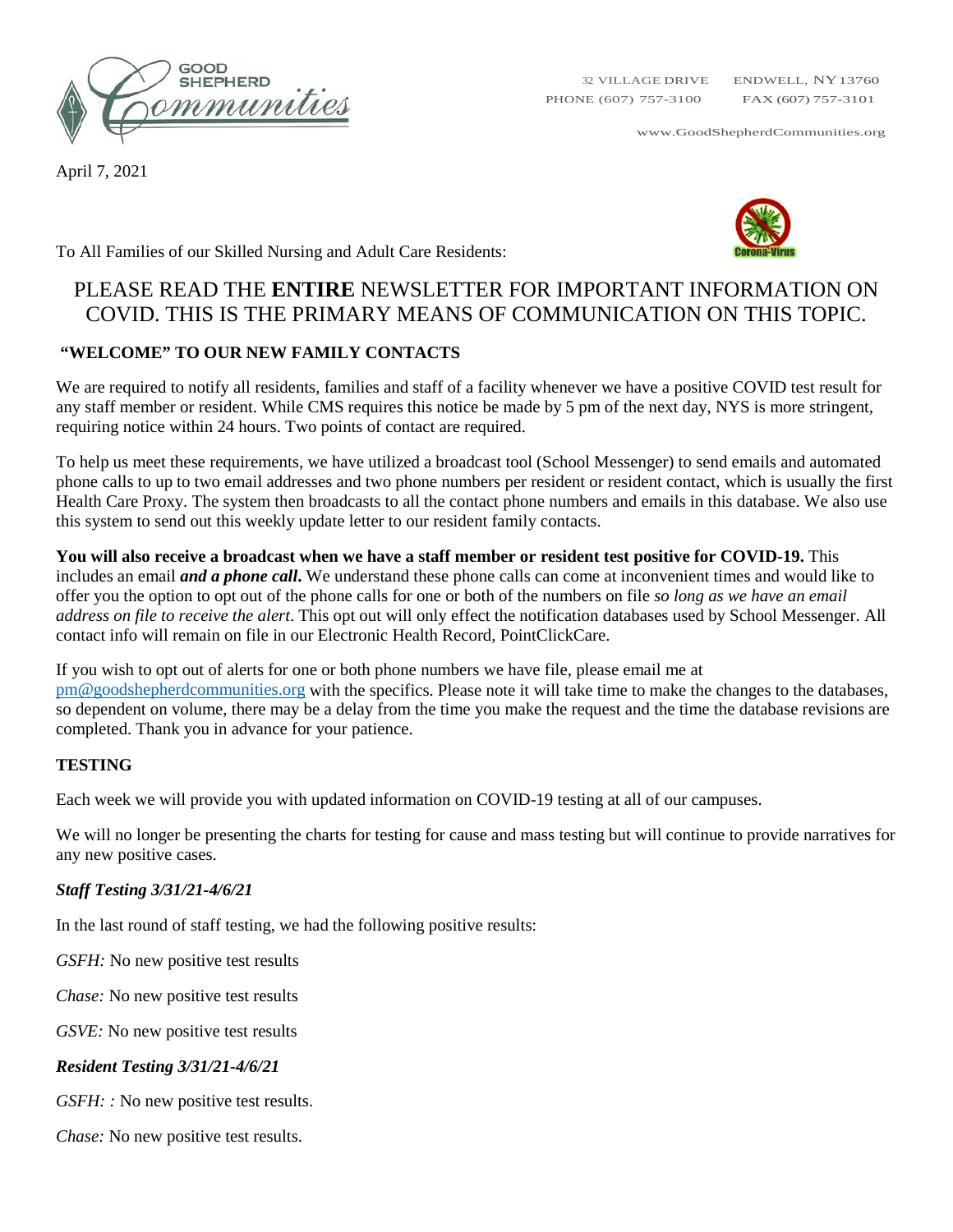*GSVE:* No new positive tests results.

## **COVID related Deaths 3/31/21-4/6/21**

*GSFH:* We are happy to report there were no COVID-19 related resident deaths at GSFH.

*Chase:* We are happy to report there were no COVID-19 related resident deaths at Chase.

*GSVE:* We are happy to report there were no COVID-19 related resident deaths at GSVE.

### **Vaccination**

- **SNF and ACF**
	- o In Broome County (GSFH and GSVE) and Chenango County (Chase), NYS through the local health department is supplying vaccines for new residents, and we are partnering with our Long Term Care pharmacy, the Medicine Shoppe, to administer these vaccines.
- **Independent Living** 
	- o **The Medicine Shoppe, our Long Term Care Pharmacy has offered clinics for our IL residents.** 
		- GSFH: All apartment residents who elected to receive the vaccine have received the vaccine. GSVE: All IL residents who elected to receive the vaccine have received it.
	- o As of 4/6/21, NYS residents age 16 or older are eligible to be vaccinated at other sites. For those 16-17, the only approved vaccine is the Pfizer vaccine. To explore eligibility, available sites and learn how to schedule an appointment, access this link: **[https://am-i-eligible.covid19vaccine.health.ny.gov/.](https://am-i-eligible.covid19vaccine.health.ny.gov/)**
- **Staff**
	- o The federal program which supplied vaccines for staff ended, and we are in a new phase of the staff vaccination program. In Broome County (GSFH and GSVE) and Chenango County (Chase), NYS through the local health department will supply vaccines for new staff or staff who had previously declined the vaccine, and we are partnering with our Long Term Care pharmacy, the Medicine Shoppe, to administer these vaccines.

We continue to educate our employees on the vaccines effectiveness and safety record, and to advocate for our employees to help protect themselves and our residents by being vaccinated. There will be no cost to employees for this vaccination.

**Current Vaccination Statistics:** Please note these figures are very fluid as we have new admissions, discharges, new hires, terminated employees, etc. We are holding regular vaccine clinics to allow new residents and staff to get vaccinated, as well as people who may have changed their minds since previous clinics.

| Vaccination Status as of 4/7/21 |               |            |                                                                       |            |           |
|---------------------------------|---------------|------------|-----------------------------------------------------------------------|------------|-----------|
|                                 | <b>SNF</b>    | <b>ACF</b> |                                                                       | <b>ACF</b> | IL        |
|                                 | Residents     | Residents  | <b>SNF</b> Employees                                                  | Employees  | Employees |
| <b>GSFH</b>                     | 100% on       |            |                                                                       |            |           |
|                                 | both          |            |                                                                       |            |           |
|                                 | Cameo         |            |                                                                       |            |           |
|                                 | Court and     |            |                                                                       |            |           |
|                                 | Rehab         | 98.0%      | 58.0%                                                                 | 48.0% n/a  |           |
| <b>GSVE</b>                     | 100%          | 100.0%     | 79.0%                                                                 | 51.0%      | 74.0%     |
| Chase                           | $100\%$   n/a |            | 39% vaccinated but 43% have declined<br>and 18% are still considering | n\a        | $n\$ a    |

While this is not mandatory for our residents or staff, we are hoping all of our eligible residents and staff will elect to be vaccinated unless there are contraindications. **Help us reach herd immunity!!**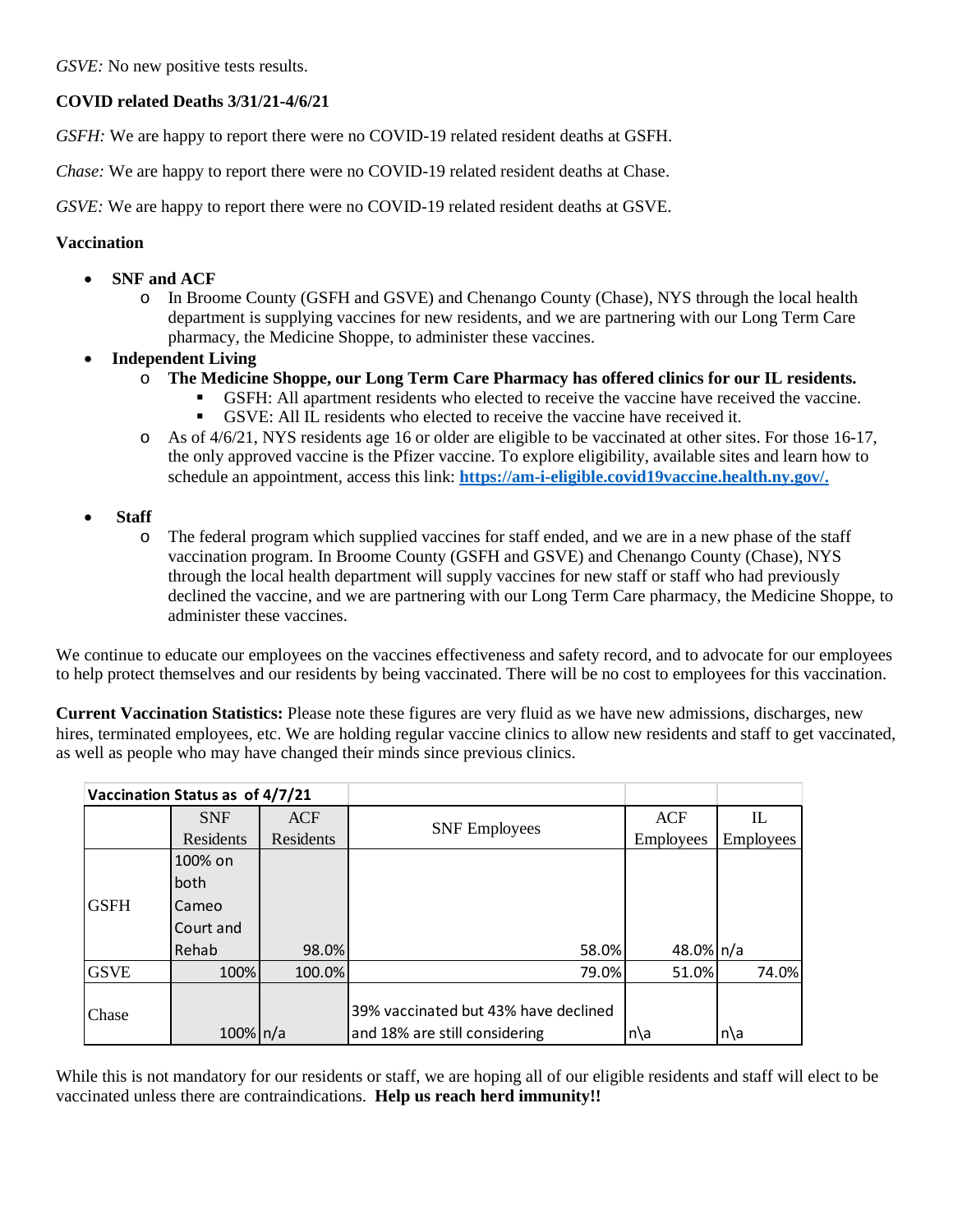

If we use all the tools we have, we stand the best chance of getting our families, communities, schools, and workplaces "back to normal" sooner:



## **NYS Mandated Staff Testing**

Per NYS, full-time staff in SNFs are required to be tested twice per week for COVID-19, and those who do not meet the FT hours requirement must be tested once per week. As the positivity rate in NYS and in our area declines, we anticipate this being reduced to once per week. GSC has updated our policy for testing for staff based in IL and ALR to require only one test per week which is what NYS DOH recommends. This will help conserve resources and ease some of the burden on the staff administering the tests.

## **Furloughed Staff**

Furloughing is no longer having a major impact on facility staffing, so we will no longer be reporting on this metric. Of course, if this changes, we will re-introduce this.

#### **NYS Visitation Guidance**

On March 25, 2021, NY S DOH issued revised nursing home visitation guidance to align with guidelines recently released by the U.S. Centers for Medicare and Medicaid Services. The guidance, which took effect immediately, permits visitation at all times and for all residents with limited exceptions for unvaccinated residents in areas of high community spread and lower resident vaccination rates, residents with confirmed COVID-19 infection or those in isolation or quarantine. Facilities must still continue to adhere to strong infection control practices.

The new guidance eliminated the requirement that visitation must pause for 14 days if there had been a positive case of COVID-19. The new guidelines are more liberal, and require visitation to pause if there is a positive case, and require the facility to perform mass testing of residents and staff. Dependent upon the results of the mass testing and what it indicates about the spread of COVID-19, the facility may resume visitation on specific units or throughout the facility.

Per NYS DOH, visitation can be conducted through different means based on a facility's structure and residents' needs, such as in resident rooms, dedicated visitation spaces, outdoors, and for circumstances beyond compassionate care situations. Regardless of how visits are conducted, there are certain core principles and best practices that reduce the risk of COVID-19 transmission including, but not limited to:

Screening of all who enter the facility for signs and symptoms of COVID-19 (e.g., temperature checks, questions about and observations of signs or symptoms), and denial of entry of those with signs or symptoms or those who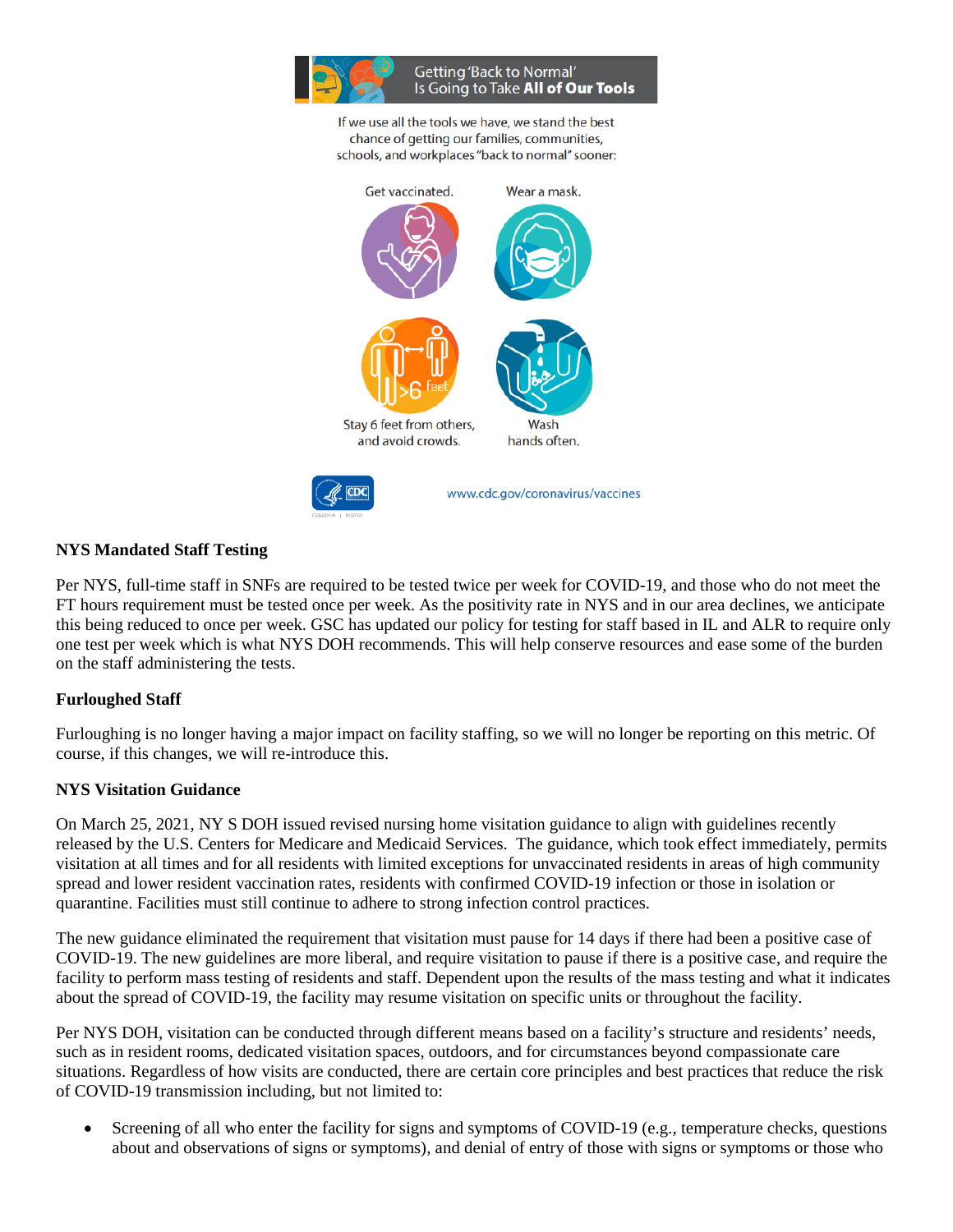have had close contact with someone with COVID-19 infection in the prior 14 days (regardless of the visitor's vaccination status);

- Hand hygiene (use of alcohol-based hand rub is preferred);
- The use of face coverings or masks (covering mouth and nose);
- Social distancing at least six feet between persons:
- Instructional signage throughout the facility and proper visitor education on COVID-19 signs and symptoms, infection control precautions, other applicable facility practices (e.g., use of face covering or mask, specified entries, exits and routes to designated areas, hand hygiene);
- Cleaning and disinfecting high frequency touched surfaces in the facility often, and designated visitation areas after each visit;
- Appropriate staff use of Personal Protective Equipment (PPE);
- Effective cohorting of residents (e.g., separate areas dedicated to COVID-19 care);
- Resident and staff testing conducted as required;
- Visitors who are unable to adhere to the core principles of COVID-19 infection prevention should not be permitted to visit or should be asked to leave;
- Outdoor visitation is preferred even when the resident and visitor are fully vaccinated against COVID-19 as outdoor visits generally pose a lower risk of transmission due to increased space and airflow;
- Facilities should allow indoor visitation at all times and for all residents (regardless of vaccination status), except for a few circumstances when visitation should be limited due to a high risk of COVID-19 transmission (exception- compassionate care visits should be permitted at all times);
- Facilities should consider how the number of visitors per resident at one time and the total number of visitors in the facility at one time may affect the ability to maintain the core principles of infection prevention. In addition, nursing homes should:
	- o Consider scheduling visits for a specified length of time to help ensure all residents are able to receive visitors.
	- o Limit visitor movement in the facility.
	- o If possible, for residents who share a room, visits should not be conducted in the resident's room.
	- o For situations where there is a roommate and the health status of the resident prevents leaving the room, facilities should attempt to enable in-room visitation while adhering to the core principles of COVID-19 infection prevention.
	- o **Allow for, if the resident is fully vaccinated, they can choose to have close contact (including touch) with their visitor while wearing a well-fitting face mask and performing hand-hygiene before and after.** Regardless, visitors should physically distance from other residents and staff in the facility.
- Indoor visitation may be impacted if there is an outbreak in the facility.
- **Visitors are NOT required to be tested as a condition of visitation, but our facilities will continue to offer testing for visitors who request it, and NYS strongly encourages visitors to be vaccinated.**
- Compassionate Care Visits: While end-of-life situations have been used as examples of compassionate care situations, the term "compassionate care situations" does not exclusively refer to end-of-life situations. Compassionate care visits, and visits required under federal disability rights law, are allowed at all times, regardless of a resident's vaccination status, the county's COVID-19 positivity rate, or an outbreak. Examples of other types of compassionate care situations include, but are not limited to:
	- o A resident, who was living with their family before recently being admitted to a nursing home, is struggling with the change in environment and lack of physical family support.
	- o A resident who is grieving after a friend or family member recently passed away.
	- o A resident who needs cueing and encouragement with eating or drinking, previously provided by family and/or caregiver(s), is experiencing weight loss or dehydration.
	- o A resident, who used to talk and interact with others, is experiencing emotional distress, seldom speaking, or crying more frequently (when the resident had rarely cried in the past).
	- o Visits by any individual that can meet the resident's needs, such as clergy or lay persons offering religious and spiritual support.

## **Positivity Rates and COVID Zones**

CMS positivity rates by county is the metric used for visitation per NYS. Note CMS stats lag one week behind.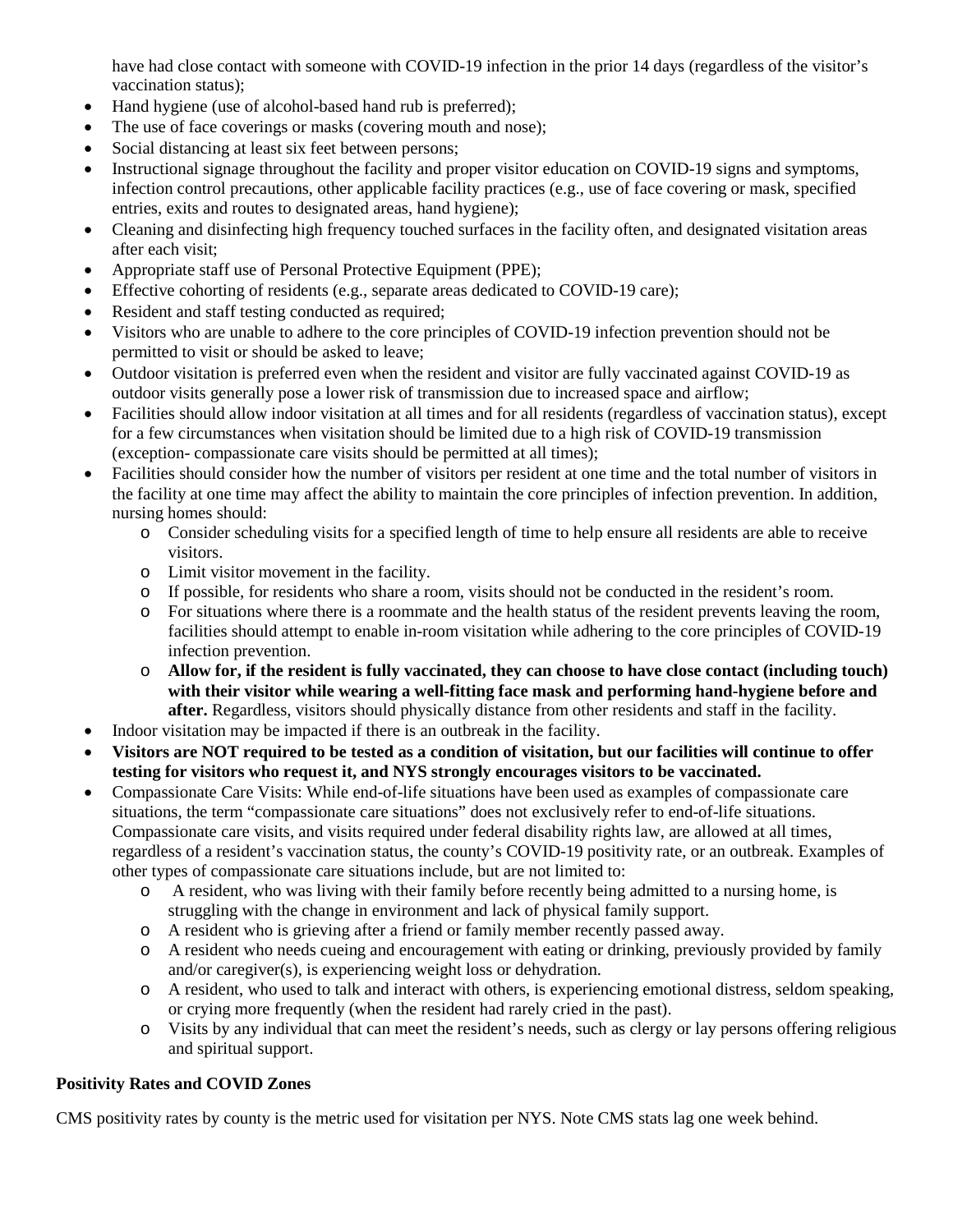|                            | FIPS     |                    | FEMA  | Population | NCHS Urban Rural Tests in prior   14-day   Percent Positivity |         |                   | <b>Test Positivity</b>                                                                            |
|----------------------------|----------|--------------------|-------|------------|---------------------------------------------------------------|---------|-------------------|---------------------------------------------------------------------------------------------------|
| County                     |          | State <sub>n</sub> | Regio |            | Classification v                                              | 14 days | test ral <b>v</b> | in prior 14 days $\mathbf{\overline{\mathsf{v}}}$ Classification - 14 day $\mathbf{\overline{v}}$ |
| <b>Broome County, NY</b>   | 36007 NY |                    |       |            | 190,488 Small metro                                           | 12,679  | 6,656             | 5.6% Yellow                                                                                       |
| <b>Chenango County, NY</b> |          | 36017 NY           |       |            | 47,207 Non-core                                               | 4,472   | 9,473             | 4.2% Green                                                                                        |

## **FEMA COVID-19 Funeral Assistance Program**

This program will launch on April 12, 2021. FEMA will assist those families who paid for out-of-pocket funeral expenses during the pandemic, even if they had already applied to other disaster relief programs.

Assistance is available for up to \$9,000 per individual funeral.

To be eligible for the assistance, Individuals must submit the following:

- Documentation of expenses such as receipts and contracts and must have the name of the individual requesting assistance. The total amount must be indicated in the application.
- Death certificate that has the stated cause of death resulted as COVID-19.
- Proof of funds used to pay for the expenses, including life insurance benefits and donations received.
- Must have social security numbers, dates of birth and death of the deceased individual, death information such as location, and applicant information such as physical address and email.
- The death must have occurred in the U.S. in order to be eligible for the funds.

If you lost a loved one to COVID-19 after 1/20/20, and want to learn more about this program, please use the following links:

## <https://leadingage.org/regulation/fema-covid-19-funeral-assistance-program-launches-april-12>

<https://www.fema.gov/disasters/coronavirus/economic/funeral-assistance/faq>

## **Hospital COVID Vaccination of Discharges to LTC Facilities**

We are pleased to share that on April 4th, the NYS Department of Health (DOH) issued guidance to hospitals regarding vaccinating long term (LTC) patients before discharge to a LTC facility. This is an important step in protecting our facilities from future outbreaks.

**FAQs:** We receive multiple individual emails or calls with questions. Rather than respond individually to multiple individuals asking the same or similar questions, we have added a FAQs section each week. Please note we have an obligation to maintain the privacy of the health information of our employees and cannot provide information which could potentially identify them.

*Q: Which of our facilities and level of care currently allow visitors?*

## **A: Chase is open for visitation.**

## **At GSFH, the SNF Rehab Unit is paused for visitation, while Cameo Court (SNF LTC floor) and ACF\ALP remain open.**

## **At GSVE, the SNF is paused for visitation, but ALR\EALR\SNALR are open.**

Because the hours available and locations vary by facility and level of care, we are issuing facility\level of care specific broadcasts to the impacted families with more specific information.

We continue to offer virtual visits, and can arrange for window visits. Both should be scheduled through the Therapeutic Recreation department.